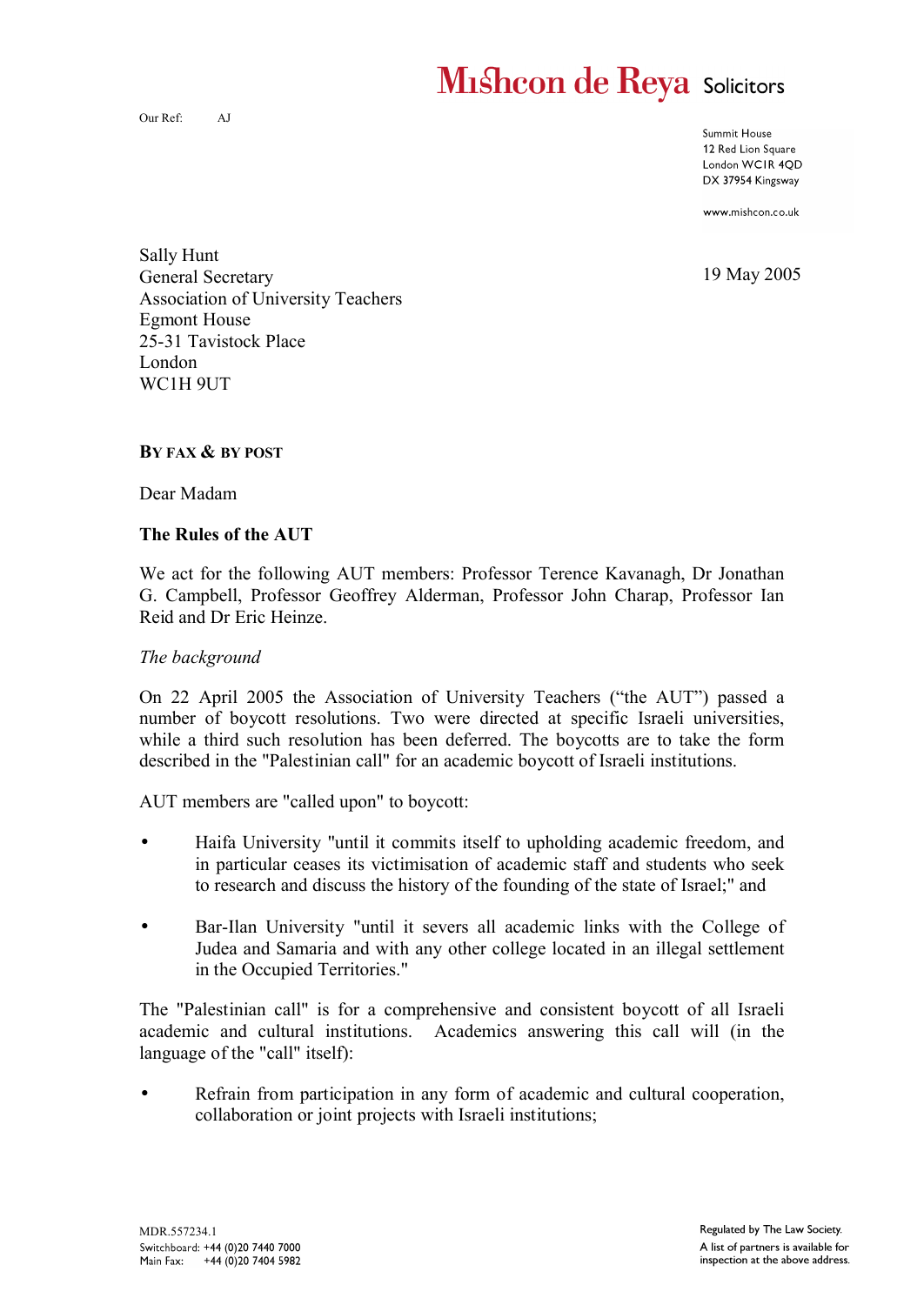- Advocate a comprehensive boycott of Israeli institutions at the national and international levels, including suspension of all forms of funding and subsidies to these institutions;
- Promote divestment and disinvestment from Israel by international academic institutions;
- Exclude from the above actions against Israeli institutions any conscientious Israeli academics and intellectuals opposed to their state's colonial and racist policies;
- Work toward the condemnation of Israeli policies by pressing for resolutions to be adopted by academic, professional and cultural associations and organizations;
- Support Palestinian academic and cultural institutions directly without requiring them to partner with Israeli counterparts as an explicit or implicit condition for such support.

AUT members are now expected, by the terms of the boycott resolutions, to respond to this "call".

It is not at present clear what the sanction will be for AUT members who refuse or fail to comply with these resolutions. We note that no guidance has yet been issued to members.

You have instead written to all local association secretaries indicating that the national executive will give guidance on implementation in due course. "Until this guidance is issued, it is stressed that members should be advised not to take any action in relation to a boycott which would place them in breach of their contract of employment."

You are seeking, you say, advice on the legality of the resolutions.

The legal position is clear. The pursuit of a policy of boycott is outside the scope of the AUT's objects. The resolutions are void. In technical legal language, they are ultra vires the AUT.

### *The AUT's Rules*

Every trade union is governed by its rules of association. These rules will, among other things, define the union's "objects", that is to say, the purposes for which it exists.

The rules also comprise the contract between the union and its members. Decisions taken by a trade union in pursuit of its objects are binding on the union's members. Decisions taken that are beyond or otherwise unrelated to its objects are *not* binding.

The AUT is a typical trade union. It has a set of Rules, and at Rule 2 its objects are defined as follows (the salient phrases are highlighted for easier reading):

"2.1 The objects of the association are the **advancement of university education and research**, the **regulation of relations between academic and**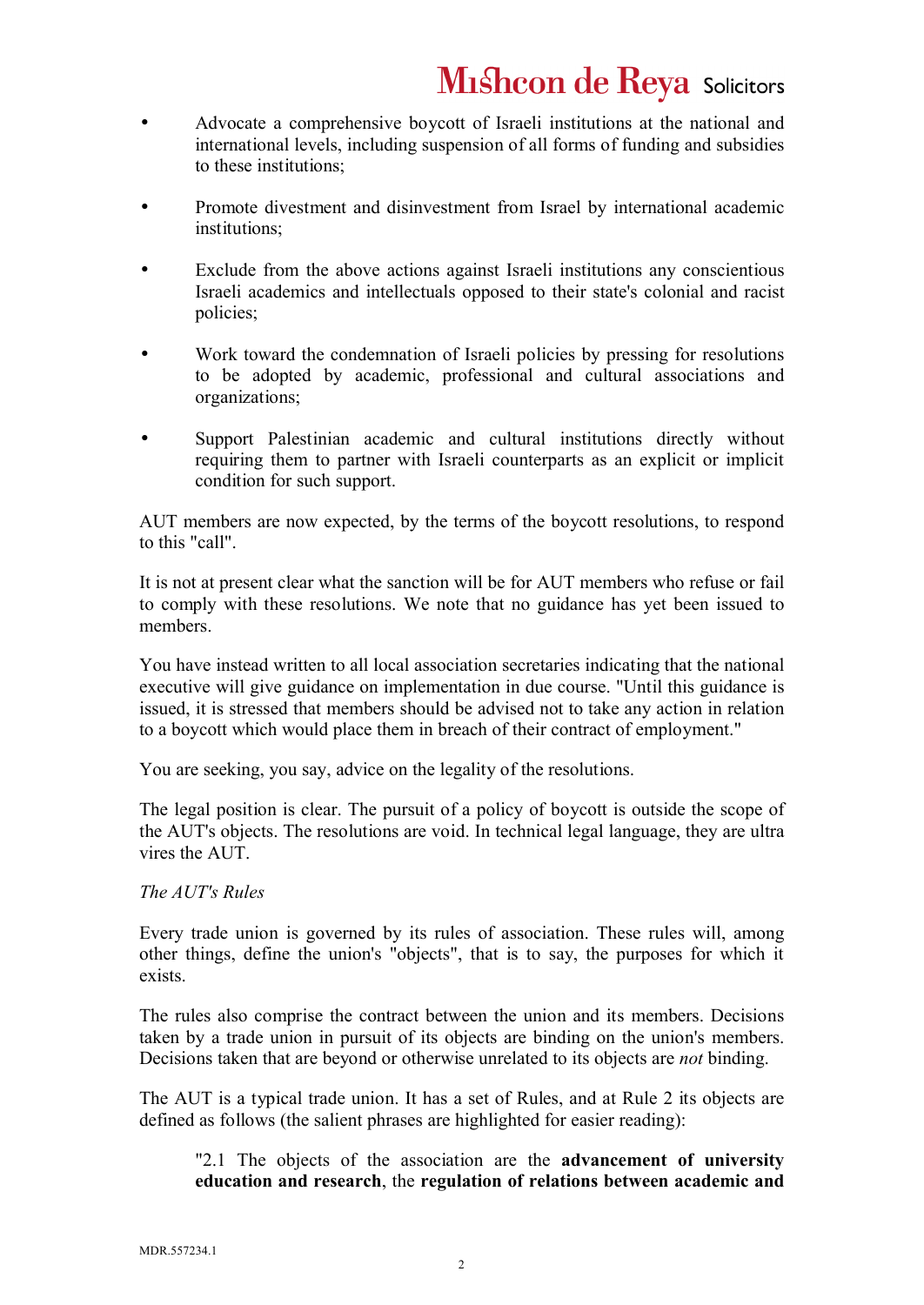# **Mishcon de Reya Solicitors**

**academic-related staffs** in universities and analogous institutions and their employers, the **promotion of common action by those staffs**, and the **safeguarding of the interests of the members**.

2.2 The **objects** of the association **include the furtherance of the political objects** set out in **Schedule 8**. […]

[…]"

According to Schedule 8, "political objects" relates to financial or other support for a political party or a candidate for political office, or for a campaign against a political party. "Political office" means MP, MEP, or member of a local authority or any position within a political party.

One may therefore distinguish between "Rule 2.1 objects" and "Rule 2.2 objects".

The boycott resolutions do not fall within any Rule 2.2 object. They are not concerned with domestic or European party politics.

The question therefore is whether a call to members to boycott Israeli universities falls within the ambit of the AUT's Rule 2.1 objects. There are four Rule 2.1 objects. The AUT exists to

- advance university education and research;
- regulate relations between academic and academic-related staffs in universities and analogous institutions and their employers;
- promote common action by those staffs; and
- safeguard the interests of the members.

If the resolutions do not fall within one or more of these objects, they are unlawful.

That is to say: they are in excess of the AUT's objects; they are without effect; they cannot be enforced against non-complying AUT members; expenditure of monies in implementing them would be an unlawful use of AUT funds.

### *The boycott resolutions are not within the objects of the AUT*

The resolutions plainly do not fall within the first of the Rule 2.1 objects. They do not further university education and research, they positively inhibit them.

The resolutions, equally plainly, do not fall within the second of the Rule 2.1 objects. They are not concerned with the regulation of relations between (in effect) the AUT's members and their employers. They instead seek to interfere in relations between their members and third party universities and academics.

The resolutions, further, do not promote common action by staffs of universities, that is to say, have as their object the organizing of members in pursuit of other Rule 2.1 objects or a Rule 2.2 object. Once again, and to the contrary, they are divisive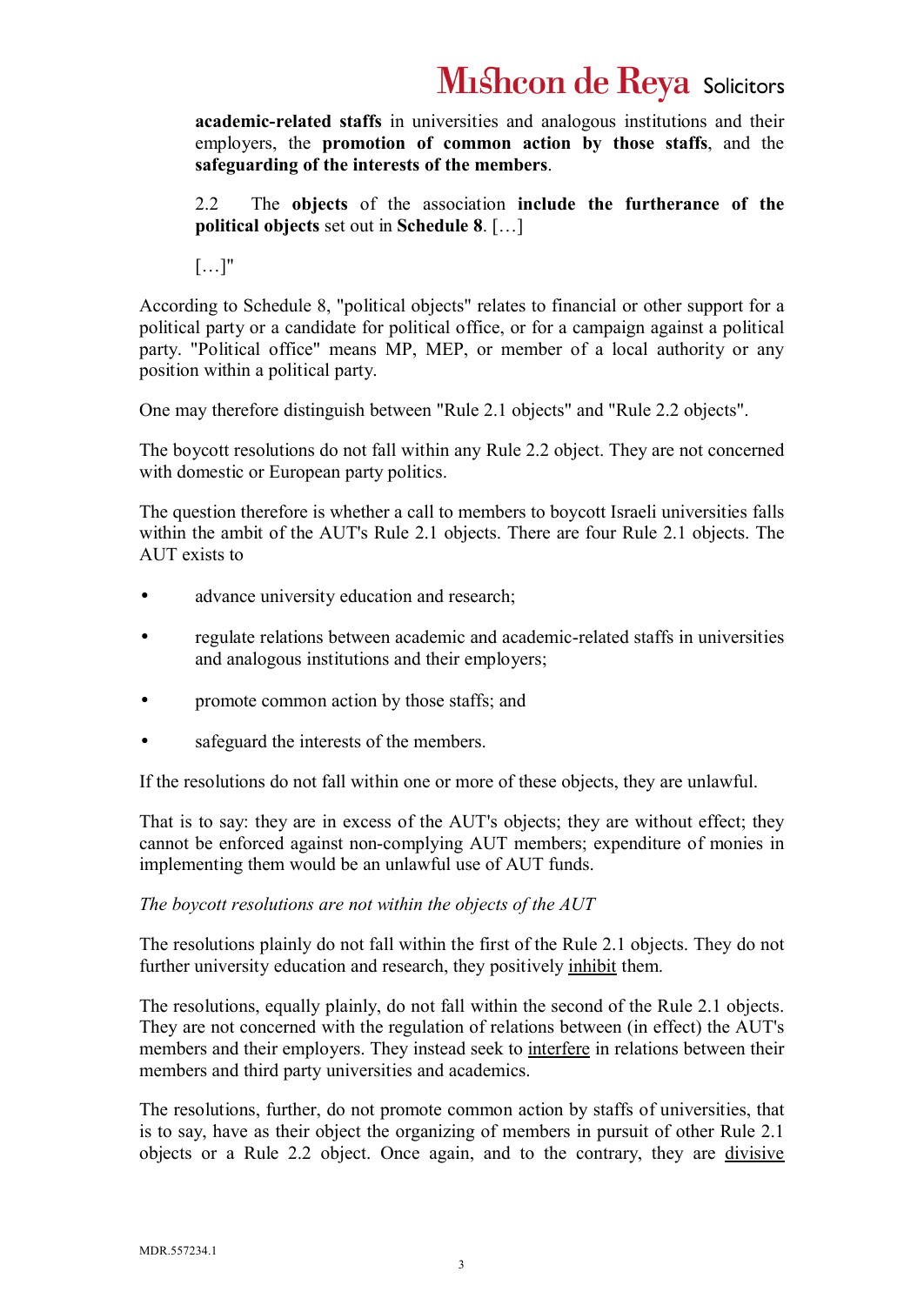measures, setting groups of members against each other, in pursuit of a campaign that has no connection with their common interests.

Last, the resolutions do not, and are not intended to, safeguard the interests of the members. All the evidence, indeed, is that the resolutions will injure members' interests:

- They will expose members to legal action, because their effect is to procure breaches by members of their contracts with their university employers.
- They will interfere with members' academic research, and the maintenance or development of members' ties with universities that have world-class reputations.
- They subject members to the arbitrary rule of (yet to be identified) persons who will have the right to determine whether a member's contact with this or that Israeli academic is of an "approved" nature.
- They expose members to the peril of disciplinary action or other sanction by the AUT should they fail to comply with the resolutions.
- They create uncertainty in the minds of members by the vague and open-ended nature of their language, and thus inhibit and distract members, impairing their teaching and research.
- They specifically discriminate against Jewish members of the AUT (and all rights are reserved in this respect - the resolutions are unlawful on grounds of race and are therefore ultra vires the AUT's rules on that basis also).

It follows that the resolutions and any instructions for implementation are not authorised by the AUT rules. *Indeed, so far from being within the rules, they are contrary, in each particular, to the very purposes for which the AUT exists*.

They are therefore ultra vires and of no effect.

Our clients are entitled to make a formal complaint under Rule 25, or indeed to take proceedings in the High Court. They reserve all their rights.

### *Expenditure of AUT funds*

It follows that if union funds are being spent by the AUT in connection with these resolutions, then that expenditure is not authorised by the Rules. Rule 19.1.1 provides that AUT funds shall be employed for any purpose that, in the opinion of council or the executive committee will further, or tend to further, the objects of the AUT.

Members of the AUT have an interest in preserving the funds of the union and are entitled to insist that the union's funds are used strictly in accordance with Rule 19.1.1.

Further, officers of the union owe fiduciary duties to the union and are accountable to the union for money misapplied in breach of duty.